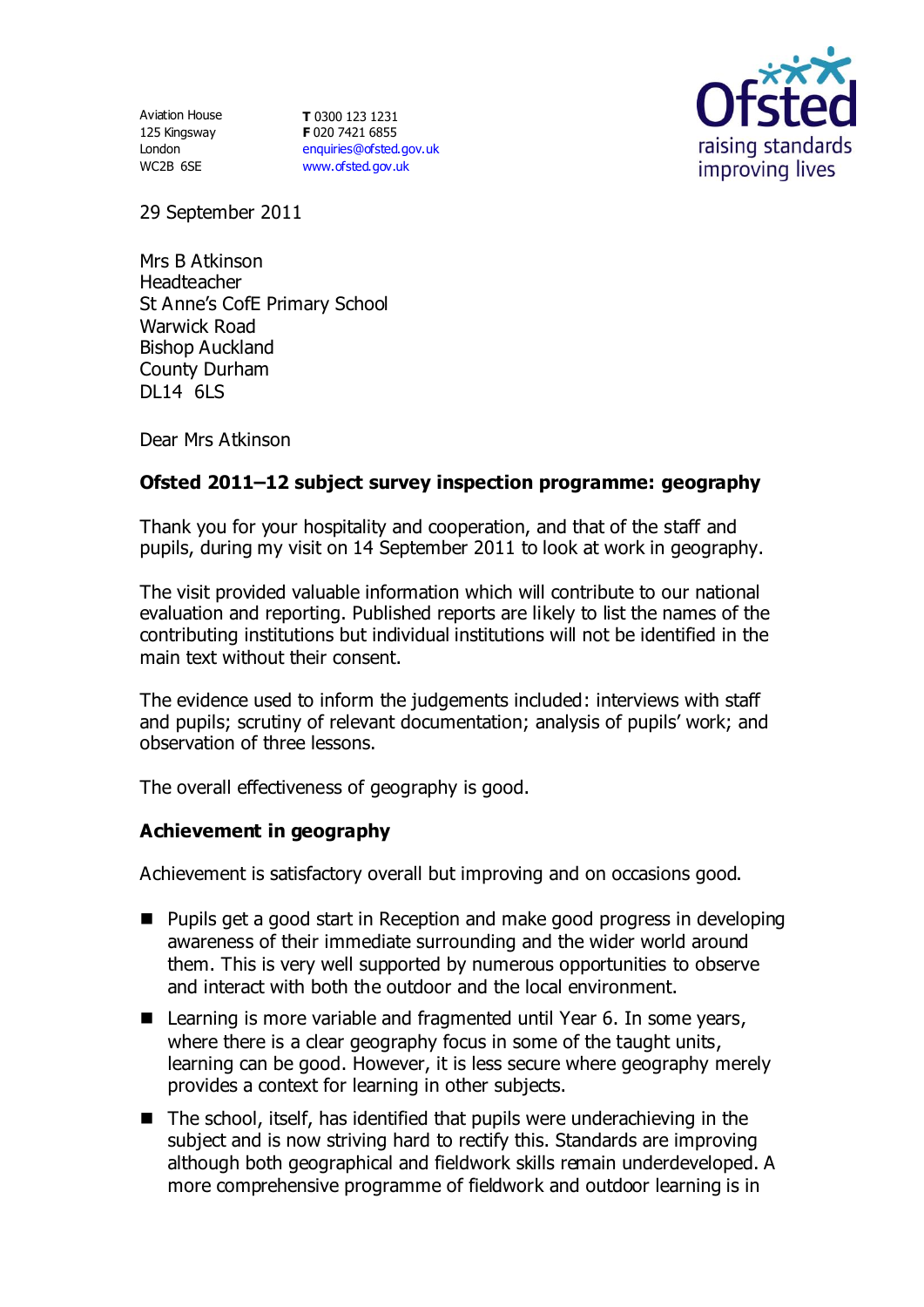place this academic year to address this area of weakness and this is intended to fast-track improvement.

- **Pupils make very good progress in Year 6 because the sustainability theme** is especially well developed. Learning is good because of the clear planning and good subject expertise.
- By the time they leave school, Year 6 pupils are beginning to show greater awareness of the world around them and have a good understanding of the need to lead more sustainable lifestyles.
- **Pupils are well behaved in lessons. They are responsive and enjoy working** collaboratively and practically. They are keen to learn and are responding positively to the improved geography learning opportunities now being offered.

## **Quality of teaching in geography**

The quality of teaching in geography is good overall.

- $\blacksquare$  The lessons observed during the inspection were all of high quality with the majority judged outstanding.
- Teaching is consistently good or outstanding in those units linked to sustainability where there is a clear focus, resources are appropriate and teachers are confident and clear about what they are teaching.
- $\blacksquare$  Teachers have very good generic teaching skills which they can apply to lessons to engage and motivate pupils. They are less confident teaching geographically. The changes being initiated by the management of the school are proving beneficial in improving the quality of geography provision but have yet to be fully reflected in the learning.
- In the lessons observed, teachers engaged all pupils and maintained a very good momentum. Questioning skills were particularly good with very effective use being made of geographical enquiry which encouraged thinking. Rather than leading pupils by providing the answers, teachers guided pupils to work out the answers and promoted real discussion. As a result, pupils were challenged, inquisitive and interested.
- Evidence from pupils' work and past planning does reveal a legacy of fragmented coverage of content rather than more focused and secure geographical learning.
- Appropriate and effective use is made of new technology in lessons to illustrate ideas and bring geographical features to life, especially through the use of photographs and film clips. These resources are used interactively to engage pupils and maintain their interest.
- Assessment remains a contradiction. Where units are well planned, teachers are able to assess outcomes more effectively. In those areas where coverage has been more superficial, assessment is problematic and less secure.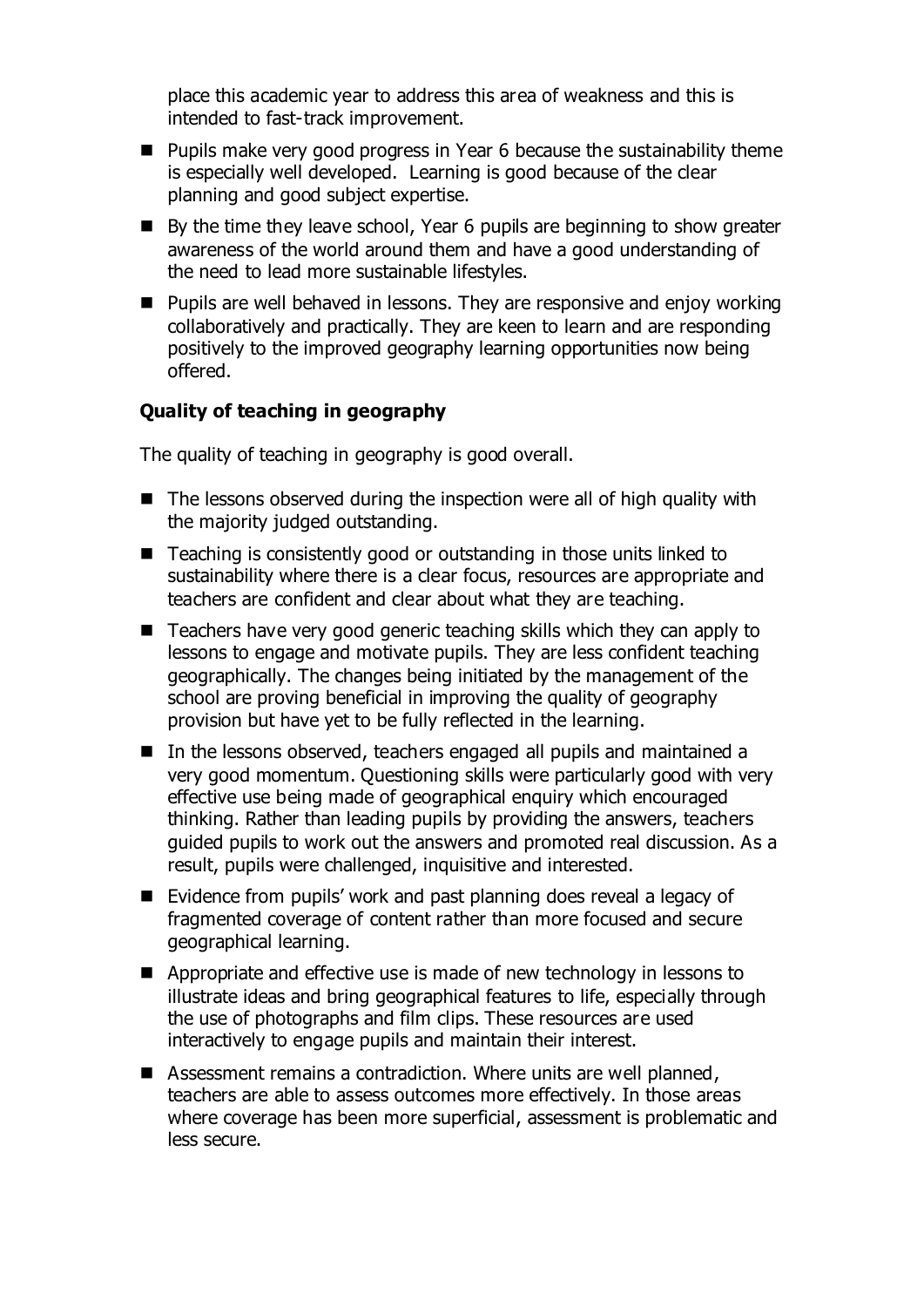# **Quality of the curriculum in geography**

The quality of the curriculum in geography is currently satisfactory but improving.

- The school has identified weaknesses in the curriculum and has over the last two years been rectifying this through a sequenced programme of improvement. The curriculum currently remains a work in progress and is under frequent review with further improvements planned over this coming year.
- The elements of the curriculum which are outstanding are those linked particularly to sustainability and the environment. Where sustainability permeates through a unit of work, the outcomes for pupils are at least good.
- The current overview of the subject provides a broad and balanced curriculum which the school is now beginning to deliver across all classes.
- Fieldwork is identified as a strong component of the current revised curriculum and, if delivered throughout the year as planned, will rectify gaps in current provision, particularly in the development of geographical and mapwork skills.

# **Effectiveness of leadership and management in geography**

The effectiveness of leadership and management in geography is good.

- Leadership has identified weaknesses in the subject and has a long-term vision for improving provision. Improvements in the planned curriculum are clearly evident as well as in those units of work linked to the environment.
- Training linked to sustainability has improved teacher expertise and confidence to teach this aspect of the curriculum. Good use has been made of local authority and other support in this area.
- Resources currently available are satisfactory overall. The school is well stocked with atlases and globes, but lacks the range and variety of resources to teach some units in sufficient depth.
- Currently, the resources and support provided by the subject associations have not been accessed and used.
- $\blacksquare$  The senior leadership team is supportive of the need to build on the good generic skills of the teaching staff in order to develop subject expertise. There is also recognition that the quality and range of the resources made available to teach the subject effectively needs enhancing. There is good capacity for improvement.

# **Areas for improvement, which we discussed, include:**

- $\blacksquare$  finalising the planning for the geography focused units of work to ensure:
	- raised standards through clear progression in knowledge, skills and understanding